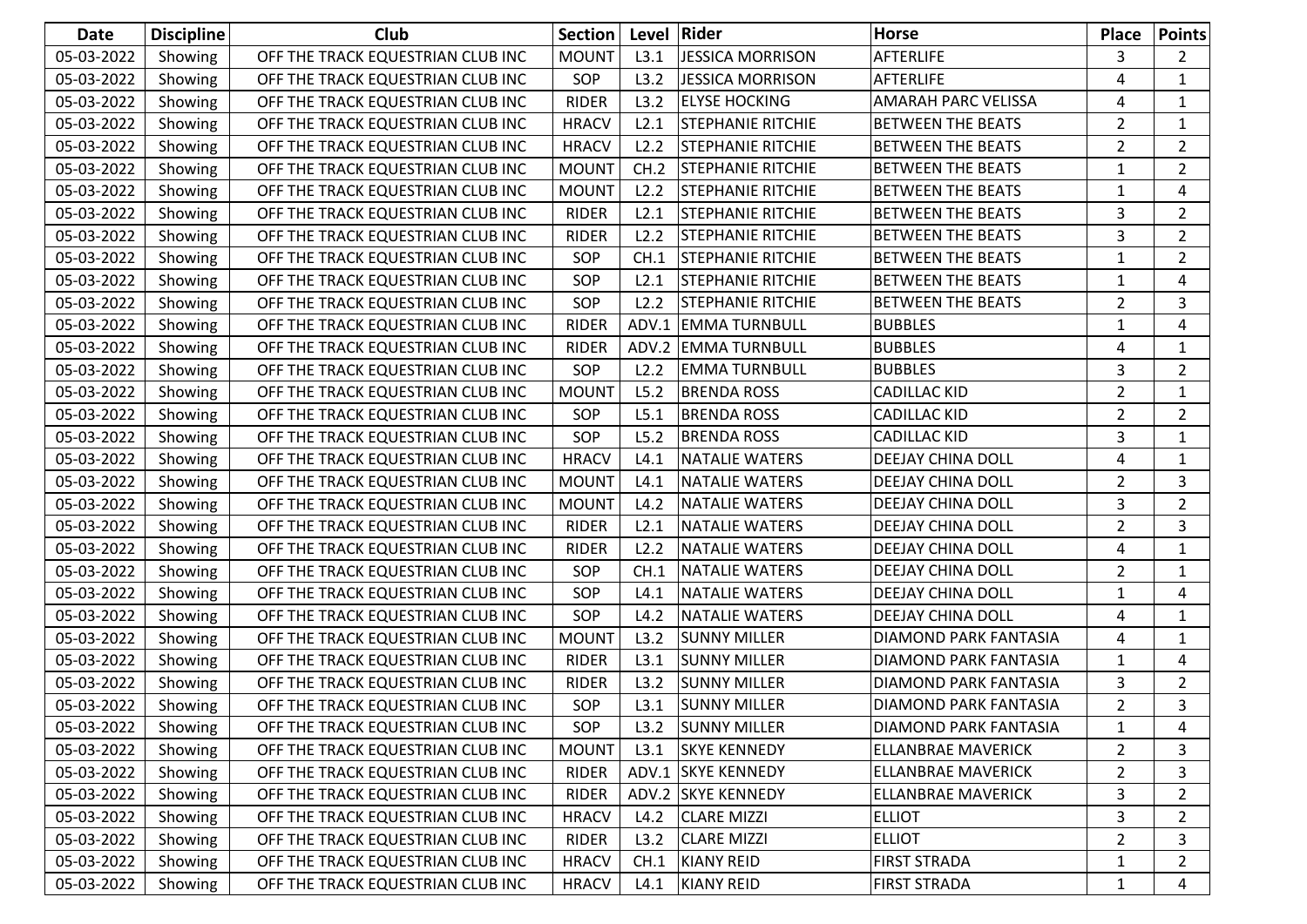| 05-03-2022 | Showing | OFF THE TRACK EQUESTRIAN CLUB INC | <b>HRACV</b> | L4.2  | <b>KIANY REID</b>        | <b>FIRST STRADA</b>       | 1              | 4              |
|------------|---------|-----------------------------------|--------------|-------|--------------------------|---------------------------|----------------|----------------|
| 05-03-2022 | Showing | OFF THE TRACK EQUESTRIAN CLUB INC | <b>MOUNT</b> | L4.1  | <b>KIANY REID</b>        | <b>FIRST STRADA</b>       | 3              | $\overline{2}$ |
| 05-03-2022 | Showing | OFF THE TRACK EQUESTRIAN CLUB INC | <b>MOUNT</b> | L4.2  | <b>KIANY REID</b>        | <b>FIRST STRADA</b>       | 1              | 4              |
| 05-03-2022 | Showing | OFF THE TRACK EQUESTRIAN CLUB INC | <b>RIDER</b> | CH.1  | <b>KIANY REID</b>        | <b>FIRST STRADA</b>       | $\mathbf{1}$   | $\overline{2}$ |
| 05-03-2022 | Showing | OFF THE TRACK EQUESTRIAN CLUB INC | <b>RIDER</b> | CH.2  | <b>KIANY REID</b>        | <b>FIRST STRADA</b>       | $\overline{2}$ | $\mathbf{1}$   |
| 05-03-2022 | Showing | OFF THE TRACK EQUESTRIAN CLUB INC | <b>RIDER</b> | L4.1  | <b>KIANY REID</b>        | <b>FIRST STRADA</b>       | 1              | 4              |
| 05-03-2022 | Showing | OFF THE TRACK EQUESTRIAN CLUB INC | <b>RIDER</b> | L4.2  | <b>KIANY REID</b>        | <b>FIRST STRADA</b>       | $\mathbf{1}$   | 4              |
| 05-03-2022 | Showing | OFF THE TRACK EQUESTRIAN CLUB INC | SOP          | L4.1  | <b>KIANY REID</b>        | <b>FIRST STRADA</b>       | 3              | $\overline{2}$ |
| 05-03-2022 | Showing | OFF THE TRACK EQUESTRIAN CLUB INC | SOP          | L4.2  | <b>KIANY REID</b>        | <b>FIRST STRADA</b>       | $\mathbf{1}$   | 4              |
| 05-03-2022 | Showing | OFF THE TRACK EQUESTRIAN CLUB INC | <b>HRACV</b> | CH.1  | <b>EMILY GRIXTI</b>      | <b>HARDWAY</b>            | $\overline{2}$ | $\mathbf{1}$   |
| 05-03-2022 | Showing | OFF THE TRACK EQUESTRIAN CLUB INC | <b>HRACV</b> | L2.1  | <b>EMILY GRIXTI</b>      | <b>HARDWAY</b>            | 1              | $\overline{2}$ |
| 05-03-2022 | Showing | OFF THE TRACK EQUESTRIAN CLUB INC | <b>HRACV</b> | L2.2  | <b>EMILY GRIXTI</b>      | <b>HARDWAY</b>            | $\mathbf{1}$   | 3              |
| 05-03-2022 | Showing | OFF THE TRACK EQUESTRIAN CLUB INC | <b>MOUNT</b> | L2.1  | <b>EMILY GRIXTI</b>      | <b>HARDWAY</b>            | $\overline{2}$ | 3              |
| 05-03-2022 | Showing | OFF THE TRACK EQUESTRIAN CLUB INC | <b>MOUNT</b> | L2.2  | <b>EMILY GRIXTI</b>      | <b>HARDWAY</b>            | 3              | $\overline{2}$ |
| 05-03-2022 | Showing | OFF THE TRACK EQUESTRIAN CLUB INC | <b>RIDER</b> | CH.1  | <b>EMILY GRIXTI</b>      | <b>HARDWAY</b>            | $\overline{2}$ | $\mathbf{1}$   |
| 05-03-2022 | Showing | OFF THE TRACK EQUESTRIAN CLUB INC | <b>RIDER</b> | L2.1  | <b>EMILY GRIXTI</b>      | <b>HARDWAY</b>            | 1              | 4              |
| 05-03-2022 | Showing | OFF THE TRACK EQUESTRIAN CLUB INC | <b>RIDER</b> | L2.2  | <b>EMILY GRIXTI</b>      | <b>HARDWAY</b>            | $\mathbf{1}$   | 4              |
| 05-03-2022 | Showing | OFF THE TRACK EQUESTRIAN CLUB INC | SOP          | L2.1  | <b>EMILY GRIXTI</b>      | HARDWAY                   | 3              | $\overline{2}$ |
| 05-03-2022 | Showing | OFF THE TRACK EQUESTRIAN CLUB INC | <b>MOUNT</b> | L2.1  | RACHAEL BEESLEY          | <b>JERRABOMBERRA</b>      | 3              | $\overline{2}$ |
| 05-03-2022 | Showing | OFF THE TRACK EQUESTRIAN CLUB INC | <b>RIDER</b> | L2.2  | RACHAEL BEESLEY          | <b>JERRABOMBERRA</b>      | $\overline{2}$ | 3              |
| 05-03-2022 | Showing | OFF THE TRACK EQUESTRIAN CLUB INC | <b>MOUNT</b> | L3.1  | ROBYN HITCHCOCK          | LANDARA                   | 1              | 4              |
| 05-03-2022 | Showing | OFF THE TRACK EQUESTRIAN CLUB INC | <b>MOUNT</b> | L3.2  | ROBYN HITCHCOCK          | LANDARA                   | $\mathbf{1}$   | 4              |
| 05-03-2022 | Showing | OFF THE TRACK EQUESTRIAN CLUB INC | <b>RIDER</b> | L3.1  | ROBYN HITCHCOCK          | LANDARA                   | 3              | $\overline{2}$ |
| 05-03-2022 | Showing | OFF THE TRACK EQUESTRIAN CLUB INC | SOP          | L3.1  | ROBYN HITCHCOCK          | LANDARA                   | 3              | $\overline{2}$ |
| 05-03-2022 | Showing | OFF THE TRACK EQUESTRIAN CLUB INC | SOP          | L3.2  | ROBYN HITCHCOCK          | LANDARA                   | $\overline{2}$ | 3              |
| 05-03-2022 | Showing | OFF THE TRACK EQUESTRIAN CLUB INC | <b>HRACV</b> | L4.1  | <b>METINA HOLLAND</b>    | <b>LESMONTY</b>           | $\overline{2}$ | 3              |
| 05-03-2022 | Showing | OFF THE TRACK EQUESTRIAN CLUB INC | <b>MOUNT</b> |       | ADV.1 BIANCA FIORENTINO  | <b>LORIOT PEEK-A-BOO</b>  | $\overline{2}$ | $\mathbf{1}$   |
| 05-03-2022 | Showing | OFF THE TRACK EQUESTRIAN CLUB INC | SOP          | ADV.1 | <b>BIANCA FIORENTINO</b> | LORIOT PEEK-A-BOO         | $\overline{2}$ | $\mathbf{1}$   |
| 05-03-2022 | Showing | OFF THE TRACK EQUESTRIAN CLUB INC | SOP          |       | ADV.2 BIANCA FIORENTINO  | <b>LORIOT PEEK-A-BOO</b>  | $\overline{2}$ | $\mathbf{1}$   |
| 05-03-2022 | Showing | OFF THE TRACK EQUESTRIAN CLUB INC | SOP          | CH.2  | <b>BIANCA FIORENTINO</b> | <b>LORIOT PEEK-A-BOO</b>  | $\overline{2}$ | $\mathbf{1}$   |
| 05-03-2022 | Showing | OFF THE TRACK EQUESTRIAN CLUB INC | <b>RIDER</b> | L3.1  | <b>KATE SIDLEY</b>       | <b>LUKI</b>               | 4              | $\mathbf{1}$   |
| 05-03-2022 | Showing | OFF THE TRACK EQUESTRIAN CLUB INC | <b>HRACV</b> | L2.2  | <b>SUZANNE MOWAT</b>     | MEGGA HIT                 | 3              | 1              |
| 05-03-2022 | Showing | OFF THE TRACK EQUESTRIAN CLUB INC | <b>MOUNT</b> | L2.1  | <b>SUZANNE MOWAT</b>     | <b>MEGGA HIT</b>          | 4              | 1              |
| 05-03-2022 | Showing | OFF THE TRACK EQUESTRIAN CLUB INC | <b>MOUNT</b> | L2.2  | <b>SUZANNE MOWAT</b>     | <b>MEGGA HIT</b>          | 4              | 1              |
| 05-03-2022 | Showing | OFF THE TRACK EQUESTRIAN CLUB INC | SOP          | L2.1  | <b>SUZANNE MOWAT</b>     | <b>MEGGA HIT</b>          | 4              | 1              |
| 05-03-2022 | Showing | OFF THE TRACK EQUESTRIAN CLUB INC | SOP          | L2.2  | <b>SUZANNE MOWAT</b>     | <b>MEGGA HIT</b>          | 4              | 1              |
| 05-03-2022 | Showing | OFF THE TRACK EQUESTRIAN CLUB INC | <b>HRACV</b> | L3.1  | <b>JENNIE KADIKI</b>     | <b>MYSTIC PARK CHANEL</b> | 3              | 1              |
| 05-03-2022 | Showing | OFF THE TRACK EQUESTRIAN CLUB INC | <b>HRACV</b> | L3.2  | <b>JENNIE KADIKI</b>     | <b>MYSTIC PARK CHANEL</b> | $\overline{2}$ | $\overline{2}$ |
| 05-03-2022 | Showing | OFF THE TRACK EQUESTRIAN CLUB INC | <b>MOUNT</b> | L3.2  | <b>JENNIE KADIKI</b>     | <b>MYSTIC PARK CHANEL</b> | $\overline{2}$ | 3              |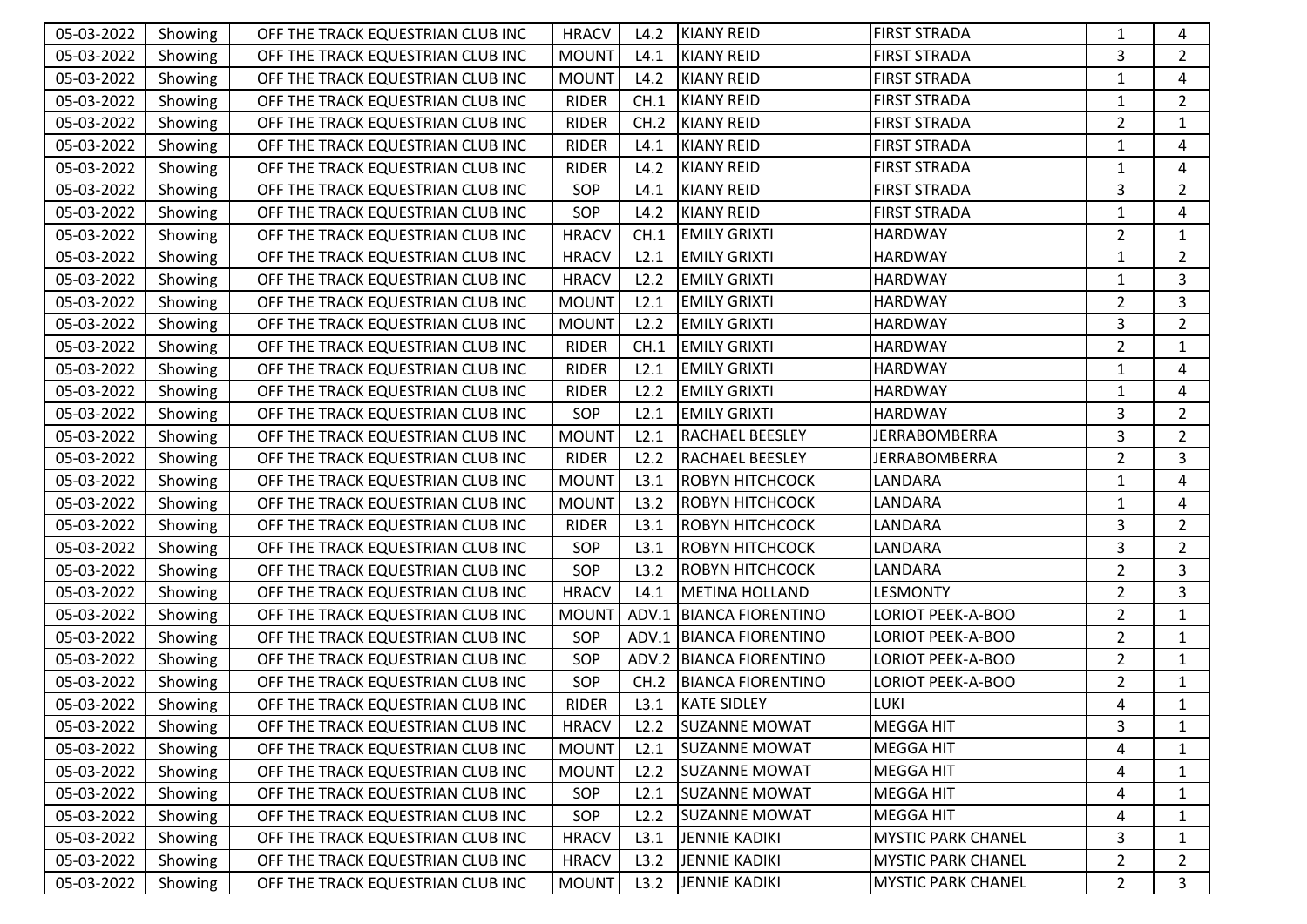| 05-03-2022 | Showing | OFF THE TRACK EQUESTRIAN CLUB INC | <b>RIDER</b> | L3.1  | <b>JENNIE KADIKI</b>        | <b>MYSTIC PARK CHANEL</b>  | $\overline{2}$ | 3              |
|------------|---------|-----------------------------------|--------------|-------|-----------------------------|----------------------------|----------------|----------------|
| 05-03-2022 | Showing | OFF THE TRACK EQUESTRIAN CLUB INC | <b>RIDER</b> | L3.2  | <b>JENNIE KADIKI</b>        | <b>MYSTIC PARK CHANEL</b>  | 1              | 4              |
| 05-03-2022 | Showing | OFF THE TRACK EQUESTRIAN CLUB INC | SOP          | L3.1  | <b>JENNIE KADIKI</b>        | <b>MYSTIC PARK CHANEL</b>  | 4              | $\mathbf{1}$   |
| 05-03-2022 | Showing | OFF THE TRACK EQUESTRIAN CLUB INC | <b>MOUNT</b> | CH.1  | <b>STEVEN GIBBONS</b>       | REGAL BENTONELLO           | 1              | $\overline{2}$ |
| 05-03-2022 | Showing | OFF THE TRACK EQUESTRIAN CLUB INC | <b>MOUNT</b> | L2.1  | <b>STEVEN GIBBONS</b>       | <b>REGAL BENTONELLO</b>    | $\mathbf{1}$   | 4              |
| 05-03-2022 | Showing | OFF THE TRACK EQUESTRIAN CLUB INC | <b>MOUNT</b> | L2.2  | <b>STEVEN GIBBONS</b>       | <b>REGAL BENTONELLO</b>    | $\overline{2}$ | 3              |
| 05-03-2022 | Showing | OFF THE TRACK EQUESTRIAN CLUB INC | <b>RIDER</b> | ADV.1 | <b>STEVEN GIBBONS</b>       | <b>REGAL BENTONELLO</b>    | 3              | $\overline{2}$ |
| 05-03-2022 | Showing | OFF THE TRACK EQUESTRIAN CLUB INC | <b>RIDER</b> |       | <b>ADV.2 STEVEN GIBBONS</b> | <b>REGAL BENTONELLO</b>    | $\overline{2}$ | 3              |
| 05-03-2022 | Showing | OFF THE TRACK EQUESTRIAN CLUB INC | SOP          | CH.2  | <b>STEVEN GIBBONS</b>       | <b>REGAL BENTONELLO</b>    | $\mathbf{1}$   | $\overline{2}$ |
| 05-03-2022 | Showing | OFF THE TRACK EQUESTRIAN CLUB INC | SOP          | L2.1  | <b>STEVEN GIBBONS</b>       | <b>REGAL BENTONELLO</b>    | $\overline{2}$ | 3              |
| 05-03-2022 | Showing | OFF THE TRACK EQUESTRIAN CLUB INC | SOP          | L2.2  | <b>STEVEN GIBBONS</b>       | <b>REGAL BENTONELLO</b>    | 1              | 4              |
| 05-03-2022 | Showing | OFF THE TRACK EQUESTRIAN CLUB INC | <b>HRACV</b> | L3.1  | <b>KIM FILMER</b>           | <b>REMLIF PARK BRYTHON</b> | $\overline{2}$ | $\overline{2}$ |
| 05-03-2022 | Showing | OFF THE TRACK EQUESTRIAN CLUB INC | <b>HRACV</b> | L3.2  | <b>KIM FILMER</b>           | REMLIF PARK BRYTHON        | 1              | 3              |
| 05-03-2022 | Showing | OFF THE TRACK EQUESTRIAN CLUB INC | <b>RIDER</b> | L2.1  | <b>KIM FILMER</b>           | <b>REMLIF PARK BRYTHON</b> | 4              | $\mathbf{1}$   |
| 05-03-2022 | Showing | OFF THE TRACK EQUESTRIAN CLUB INC | SOP          | L3.1  | <b>KIM FILMER</b>           | <b>REMLIF PARK BRYTHON</b> | $\mathbf{1}$   | 4              |
| 05-03-2022 | Showing | OFF THE TRACK EQUESTRIAN CLUB INC | <b>HRACV</b> | L3.1  | LISIA STURM                 | <b>RUNS ON CHOCOLATE</b>   | 1              | 3              |
| 05-03-2022 | Showing | OFF THE TRACK EQUESTRIAN CLUB INC | <b>HRACV</b> | L3.2  | <b>LISIA STURM</b>          | RUNS ON CHOCOLATE          | 3              | $\mathbf{1}$   |
| 05-03-2022 | Showing | OFF THE TRACK EQUESTRIAN CLUB INC | <b>MOUNT</b> | L3.1  | <b>LISIA STURM</b>          | <b>RUNS ON CHOCOLATE</b>   | 4              | $\mathbf{1}$   |
| 05-03-2022 | Showing | OFF THE TRACK EQUESTRIAN CLUB INC | <b>MOUNT</b> | L3.2  | <b>LISIA STURM</b>          | <b>RUNS ON CHOCOLATE</b>   | 3              | $\overline{2}$ |
| 05-03-2022 | Showing | OFF THE TRACK EQUESTRIAN CLUB INC | SOP          | L3.2  | <b>LISIA STURM</b>          | <b>RUNS ON CHOCOLATE</b>   | 3              | $\overline{2}$ |
| 05-03-2022 | Showing | OFF THE TRACK EQUESTRIAN CLUB INC | <b>MOUNT</b> | L4.1  | <b>KYMBERLIE HOBBY</b>      | <b>SAILORS FALLS</b>       | $=4$           | $\mathbf{1}$   |
| 05-03-2022 | Showing | OFF THE TRACK EQUESTRIAN CLUB INC | <b>MOUNT</b> | L4.2  | <b>KYMBERLIE HOBBY</b>      | <b>SAILORS FALLS</b>       | $=4$           | $\mathbf{1}$   |
| 05-03-2022 | Showing | OFF THE TRACK EQUESTRIAN CLUB INC | SOP          | L4.2  | <b>KYMBERLIE HOBBY</b>      | <b>SAILORS FALLS</b>       | 3              | $\overline{2}$ |
| 05-03-2022 | Showing | OFF THE TRACK EQUESTRIAN CLUB INC | SOP          | L4.1  | ROSEANNE MAZZEO             | SILKWOOD BEAU              | $\overline{2}$ | 3              |
| 05-03-2022 | Showing | OFF THE TRACK EQUESTRIAN CLUB INC | <b>HRACV</b> | L4.2  | <b>BRIDGET HARRIS</b>       | <b>SURMOUNT</b>            | 4              | $\mathbf{1}$   |
| 05-03-2022 | Showing | OFF THE TRACK EQUESTRIAN CLUB INC | <b>MOUNT</b> | L4.1  | <b>BRIDGET HARRIS</b>       | <b>SURMOUNT</b>            | $=4$           | $\mathbf{1}$   |
| 05-03-2022 | Showing | OFF THE TRACK EQUESTRIAN CLUB INC | <b>RIDER</b> | L4.1  | <b>BRIDGET HARRIS</b>       | <b>SURMOUNT</b>            | 3              | $\overline{2}$ |
| 05-03-2022 | Showing | OFF THE TRACK EQUESTRIAN CLUB INC | <b>RIDER</b> | L4.2  | <b>BRIDGET HARRIS</b>       | SURMOUNT                   | 4              | $\mathbf{1}$   |
| 05-03-2022 | Showing | OFF THE TRACK EQUESTRIAN CLUB INC | SOP          | L4.1  | <b>BRIDGET HARRIS</b>       | <b>SURMOUNT</b>            | 4              | $\mathbf{1}$   |
| 05-03-2022 | Showing | OFF THE TRACK EQUESTRIAN CLUB INC | <b>HRACV</b> | CH.2  | <b>AVA SU'A</b>             | <b>TILLY</b>               | 1              | $\overline{2}$ |
| 05-03-2022 | Showing | OFF THE TRACK EQUESTRIAN CLUB INC | <b>HRACV</b> | L5.1  | <b>AVA SU'A</b>             | <b>TILLY</b>               | $\mathbf{1}$   | $\mathbf{1}$   |
| 05-03-2022 | Showing | OFF THE TRACK EQUESTRIAN CLUB INC | <b>HRACV</b> | L5.2  | <b>AVA SU'A</b>             | <b>TILLY</b>               | 1              | $\mathbf{1}$   |
| 05-03-2022 | Showing | OFF THE TRACK EQUESTRIAN CLUB INC | <b>MOUNT</b> | CH.2  | AVA SU'A                    | <b>TILLY</b>               | $\overline{2}$ | 1              |
| 05-03-2022 | Showing | OFF THE TRACK EQUESTRIAN CLUB INC | <b>MOUNT</b> | L5.1  | AVA SU'A                    | <b>TILLY</b>               | 1              | 1              |
| 05-03-2022 | Showing | OFF THE TRACK EQUESTRIAN CLUB INC | <b>MOUNT</b> | L5.2  | <b>AVA SU'A</b>             | <b>TILLY</b>               | 1              | $\overline{2}$ |
| 05-03-2022 | Showing | OFF THE TRACK EQUESTRIAN CLUB INC | <b>RIDER</b> | L5.1  | <b>AVA SU'A</b>             | <b>TILLY</b>               | 1              | 1              |
| 05-03-2022 | Showing | OFF THE TRACK EQUESTRIAN CLUB INC | <b>RIDER</b> | L5.2  | AVA SU'A                    | <b>TILLY</b>               | 1              | $\overline{2}$ |
| 05-03-2022 | Showing | OFF THE TRACK EQUESTRIAN CLUB INC | SOP          | L5.1  | AVA SU'A                    | <b>TILLY</b>               | 1              | 3              |
| 05-03-2022 | Showing | OFF THE TRACK EQUESTRIAN CLUB INC | SOP          | L5.2  | <b>AVA SU'A</b>             | <b>TILLY</b>               | $\mathbf{1}$   | $\mathbf{3}$   |